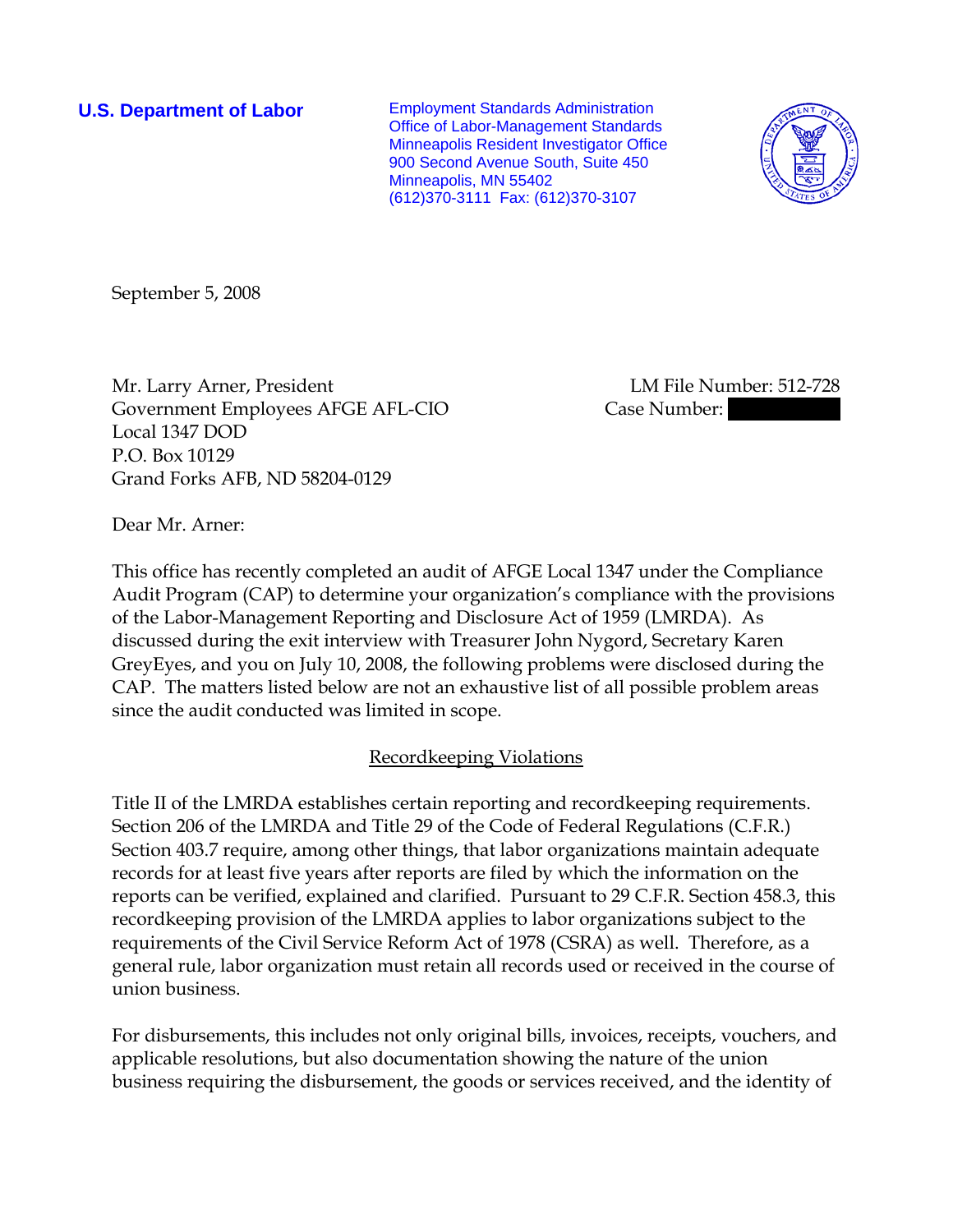Mr. Larry Arner September 5, 2008 Page 2 of 6

the recipient(s) of the goods or services. In most instances, this documentation requirement can be satisfied with a sufficiently descriptive expense receipt or invoice. If an expense receipt is not sufficiently descriptive, a union officer or employee should write a note on it providing the additional information. For money it receives, the labor organization must keep at least one record showing the date, amount, purpose, and source of that money. The labor organization must also retain bank records for all accounts.

The audit of Local 1347's 2007 records revealed the following recordkeeping violations:

## 1. General Recordkeeping

Local 1347 recorded its receipts and disbursements in QuickBooks accounting software beginning in February 2007. Although the QuickBooks records clarify how information was reported in the cash receipts and disbursements sections of the Labor Organization Annual Report (Form LM-3) filed by Local 1347, as noted above, Section 206 requires that additional records be maintained. In the case of Local 1347, the audit revealed that employer dues check-off reports, and supporting documentation for 21 disbursement totaling \$5,608.22 were not maintained. The disbursements without documentation include payments to Qwest, reimbursed expenses to officers, an arbitrator expense, and payments to the Legislative Action Fund (LAF). For example, Local 1347 paid \$1,762.73 to Barbara Holmes on December 18, 2007 for an arbitration expense. However, no bill or other supporting documentation was maintained.

In addition, the Local did not always maintain records to verify meal expenses. Itemized receipts provided by restaurants to officers and employees must be maintained. These itemized receipts are necessary to determine if such disbursements are for union business purposes and to sufficiently fulfill the recordkeeping requirement of LMRDA Section 206. Records of meal expenses must also include written explanations of the union business conducted and the full names and titles of all persons who incurred the restaurant charges. In addition, the records retained must identify the names of the restaurants where the officers or employees incurred meal expenses.

Local 1347 also did not maintain sufficient details for mileage claims. While officers did include the number of miles driven and a general purpose, the voucher did not identify the starting and ending locations, and sometimes the date of travel was omitted. Local 1347 must maintain records which identify the dates of travel,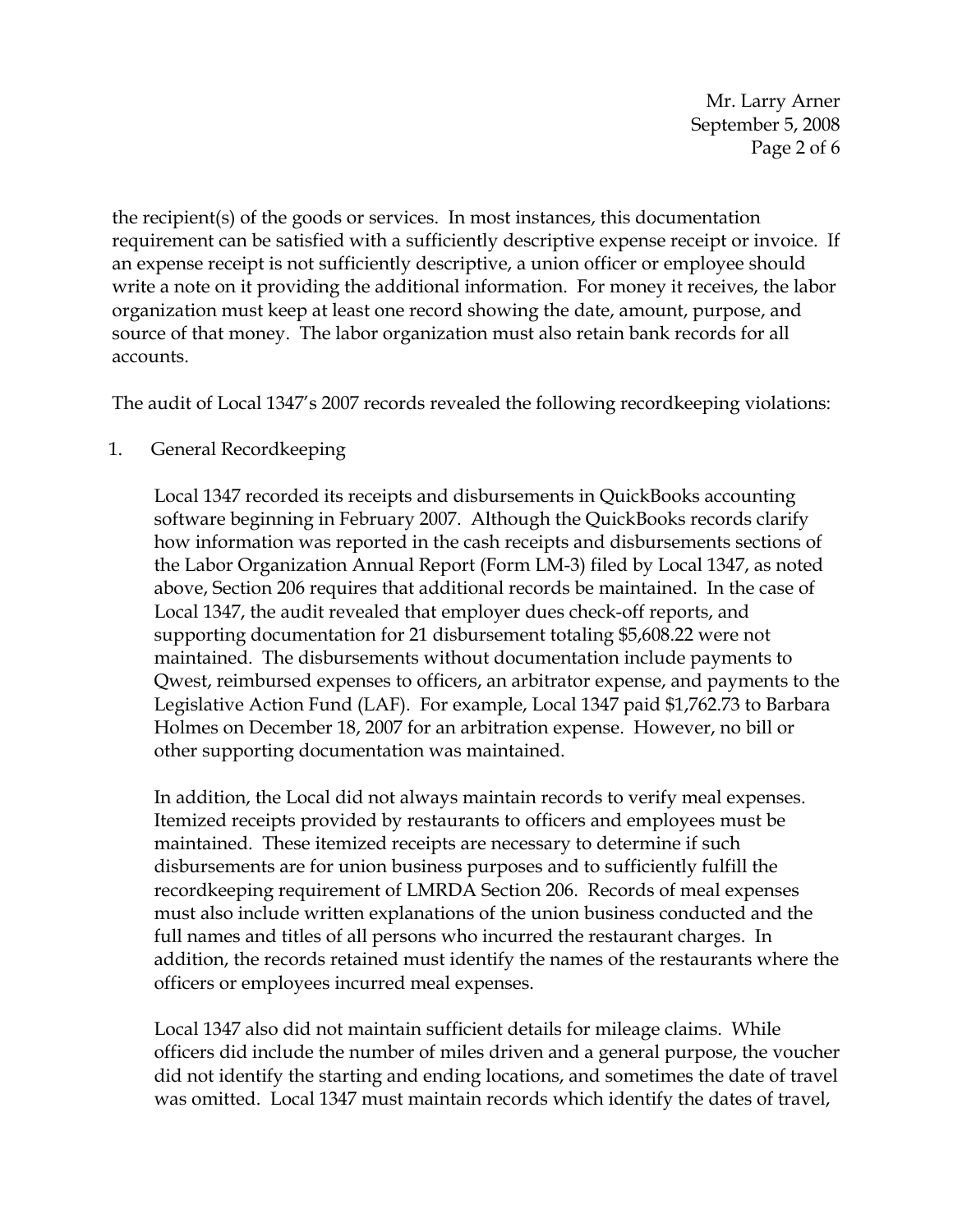Mr. Larry Arner September 5, 2008 Page 3 of 6

locations traveled to and from, and number of miles driven. The record must also show the business purpose of each use of a personal vehicle for business travel by an officer or employee who was reimbursed for mileage expenses.

As noted above, labor organizations must retain original receipts, bills, and vouchers for all disbursements. The president and treasurer (or corresponding principal officers), who are required to sign your union's LM report, are responsible for properly maintaining union records.

2. Receipt Dates not Recorded

Receipts recorded in Local 1347 QuickBooks file reflect the date the union deposited money, but not the date money was received. Union receipts records must show the date of receipt. The date of receipt is required to verify, explain, or clarify amounts required to be reported in Statement B (Receipts and Disbursements) of the LM-3. The LM-3 instructions for Statement B state that receipts must be recorded when money is actually received and disbursements must be recorded when money is actually paid out. Failure to record the date money was received could result in reporting some receipts for a different year than the one in which they were received.

Based on your assurance that Local 1347 will retain adequate documentation in the future, OLMS will take no further enforcement action at this time regarding the above violations.

## Reporting Violations

Pursuant to 29 C.F.R., Section 458.3, the reporting requirement under 29 C.F.R. Section 403.2 (see Section 201(b) of the Labor-Management Reporting and Disclosure Act (LMRDA)) is made applicable to labor organizations subject to the requirements of the CSRA. This provision requires labor organizations to file annual financial reports that accurately disclose their financial condition and operations. The audit disclosed a violation of this requirement. The Labor Organization Annual Report (Form LM-3) filed by Local 1347 for fiscal year ending December 31, 2007, was deficient in the following areas: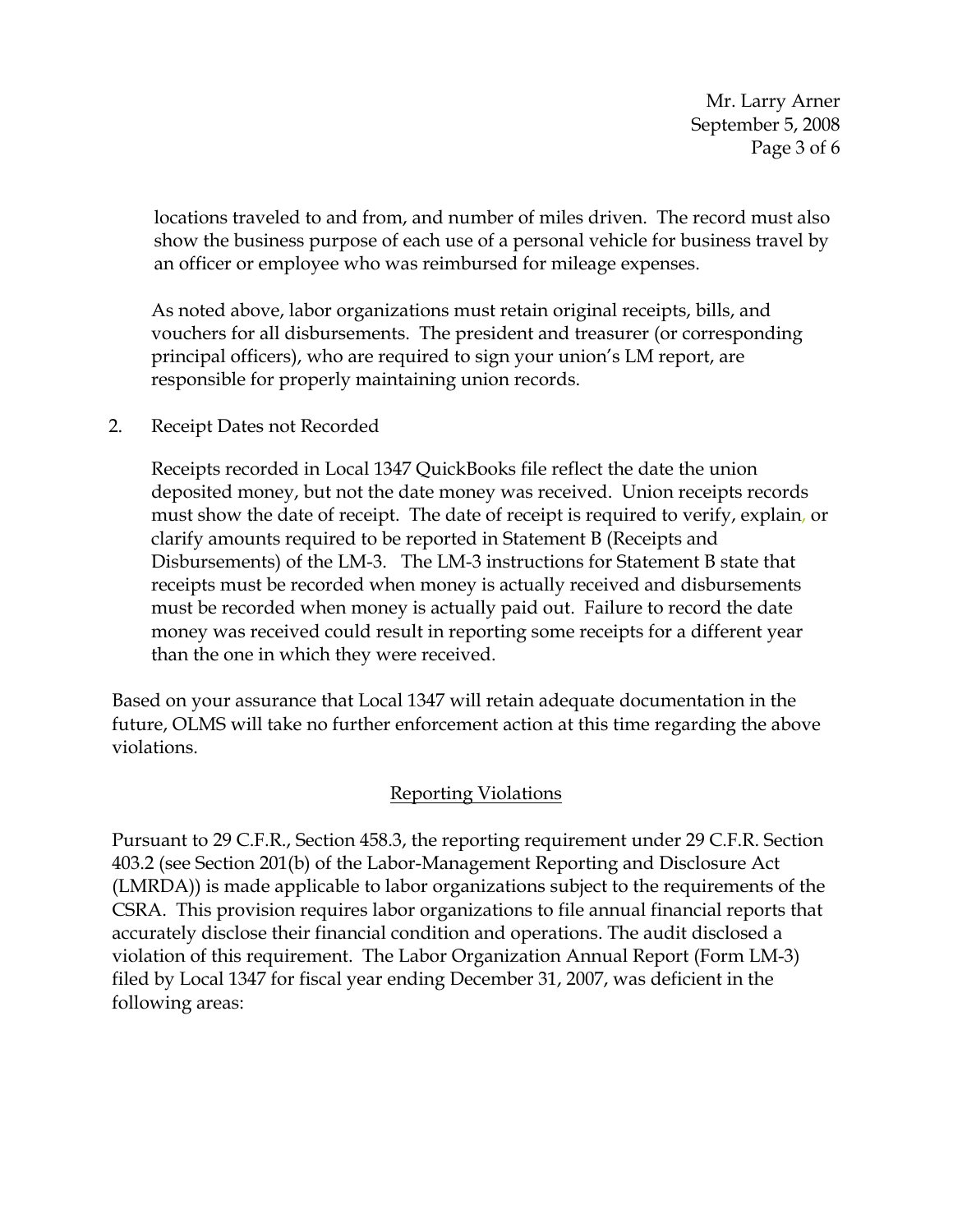Mr. Larry Arner September 5, 2008 Page 4 of 6

1. Item 14 – Audit or Review

Item 14 was erroneously answered "yes" on Local 1347's 2007 LM-3 report. No accountant or parent body representative reviewed or audited Local 1347's records during the reporting period and therefore Item 14 should be answered "no." The LM-3 instructions for Item 14 state to answer Item 14 "No" if the audit or review was only performed by an audit committee or trustees of your organization.

2. Item 24 – All Officers and Disbursements to Officers

Local 1347 did not include some reimbursements to officers totaling at least \$440.27 in the amounts reported Item 24 (All Officers and Disbursements to Officers). It appears these payments were erroneously reported in either Item 48 (Office and Administrative Expense) or Item 54 (Other Disbursements).

Most direct disbursements to Local 1347 officers and some indirect disbursements made on behalf of its officers must be reported in Item 24. A "direct disbursement" to an officer is a payment made to an officer in the form of cash, property, goods, services, or other things of value. See the instructions for Item 24 for a discussion of certain direct disbursements to officers that do not have to be reported in Item 24. An "indirect disbursement" to an officer is a payment to another party (including a credit card company) for cash, property, goods, services, or other things of value received by or on behalf of an officer. However, indirect disbursements for temporary lodging (such as a union check issued to a hotel) or for transportation by a public carrier (such as an airline) for an officer traveling on union business should be reported in Item 48 (Office and Administrative Expense).

3. Cash Reconciliation

Local 1347's cash does not reconcile by \$1,696 on the 2007 LM-3 report and does not reconcile by \$7,000 on the union's 2006 LM-3 report. Beginning of year cash (Item 25A) plus Total Receipts (Item 44) minus Total Disbursements (Item 55) should equal End of Year cash (Item 25B).

During the audit, Treasurer John Nygord explained that he began recording disbursements in QuickBooks in February 2007. However, according to bank statements and union records, it appears that Local 1347 made disbursements in January 2007. The January 2007 disbursements were never entered into the union's QuickBooks file and appear to have erroneously been omitted from the union's 2007 LM-3 report.